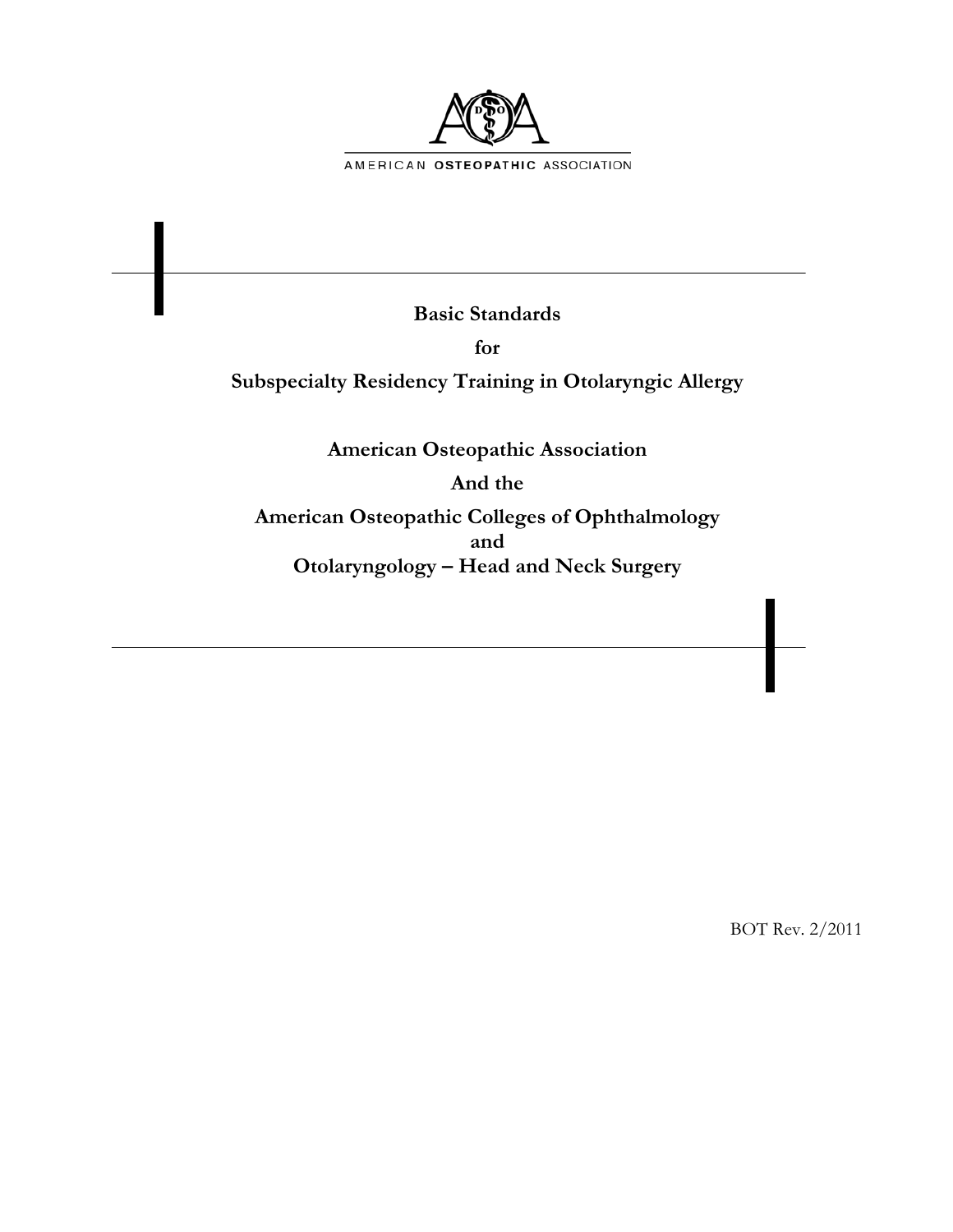# Basic Standards for Subspecialty Residency Training

# In Otolaryngic Allergy

## TABLE OF CONTENTS

| Ι.          |  |
|-------------|--|
| H           |  |
| Ш           |  |
| IV          |  |
| V           |  |
|             |  |
|             |  |
|             |  |
|             |  |
|             |  |
|             |  |
| VI          |  |
|             |  |
|             |  |
| VII         |  |
| <b>VIII</b> |  |
|             |  |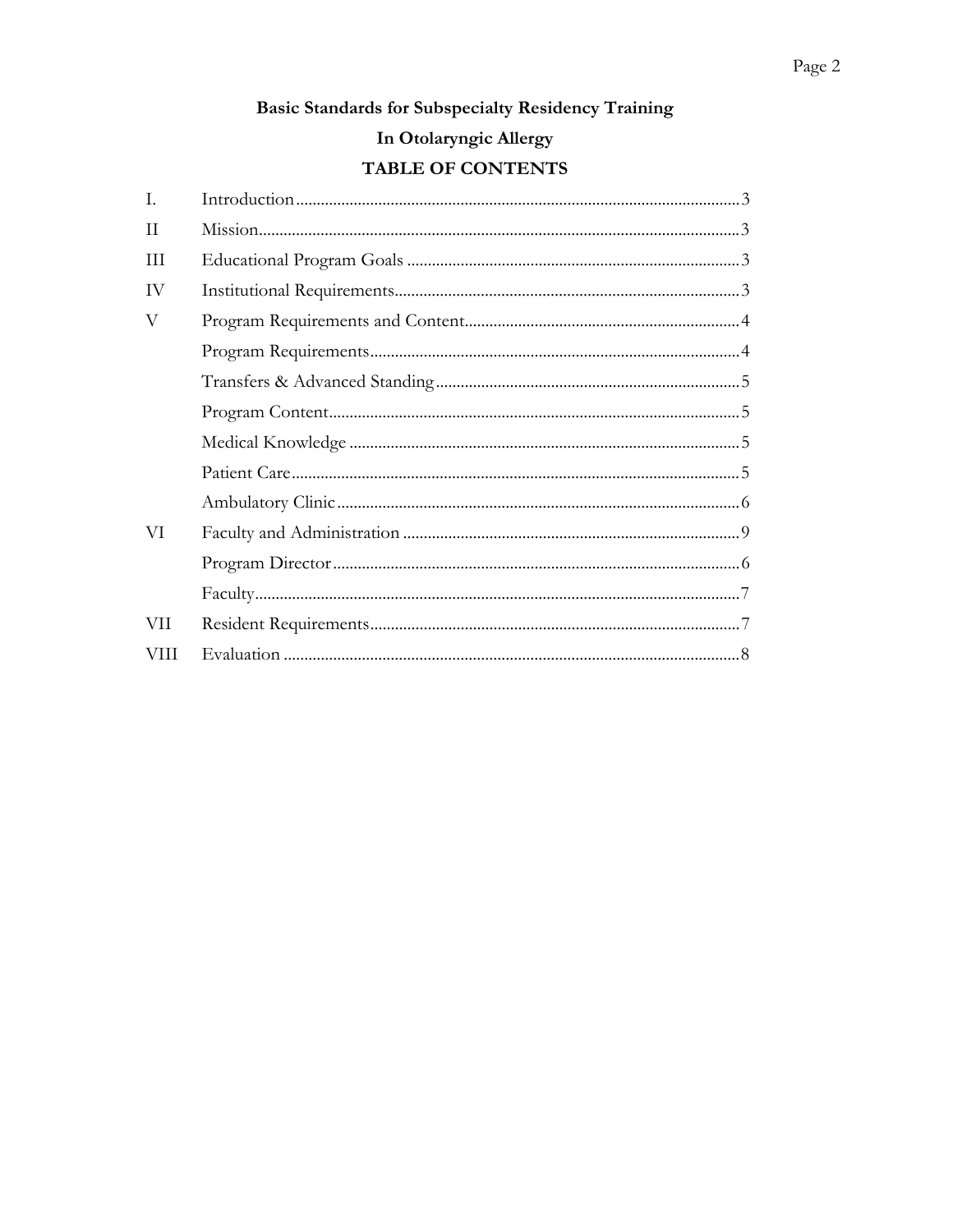### **I - INTRODUCTION**

A. These are the Basic Standards for Subspecialty Residency Training in Otolaryngic Allergy as established by the American Osteopathic Colleges of Ophthalmology and Otolaryngology - Head and Neck Surgery (AOCOO - HNS) and approved by the American Osteopathic Association (AOA). These standards are designed to provide the osteopathic resident with advanced and concentrated training in Otolaryngic Allergy and to prepare the resident to provide quality care to his/her patients and to obtain certification in Otolaryngic Allergy. These standards are to be used in conjunction with the AOA *Basic Documents for Postdoctoral Training.*

#### **II – MISSION**

A. The mission of residency training in Otolaryngic Allergy is to provide residents with comprehensive structured cognitive and procedural clinical education in order to produce an osteopathic physician who is skilled in the subspecialty of the Otolaryngic Allergy and who will provide compassionate, quality care, continue lifelong learning, and display integrity and professionalism, as an osteopathic Otolaryngic Allergist.

## **III – EDUCATIONAL PROGRAM GOALS**

The goals of the osteopathic Otolaryngic Allergy program is to train residents to become proficient in the following core competencies:

- A. Medical Knowledge: A thorough knowledge of the complex differential diagnoses and treatment options for the patient with Otolaryngic Allergy and the ability to integrate the applicable sciences with clinical experiences.
- B. Patient Care: The ability to rapidly evaluate, initiate and provide appropriate treatment for patients with acute and chronic Otolaryngic Allergy in both the inpatient and outpatient settings as well as promote health maintenance and disease prevention.

#### **IV – INSTITUTIONAL REQUIREMENTS**

- A. The institution or program must have a supervision policy that includes, at minimum: how the faculty provides supervision (direct, indirect and informal) at all times; how supervision is graded with regard to level of training; how the program assesses competence (both procedural and non-procedural) with regard to the need for supervision; and how the policy is monitored and enforced.
- B. The institution or program must have a resident service policy that includes, at minimum: how the program defines resident workload; how the program ensures protected educational time for the residents and how the policy is monitored and enforced.
- C. There must be a minimum volume of two hundred and fifty (250) otolaryngic allergy procedures per year for each resident in training.
- D. The institution's department/section of Otolaryngic Allergy shall have at least one (1) physician who currently holds a Certificate of Added Qualifications in Otolaryngic Allergy from the AOA through the American Osteopathic Board of Ophthalmology and Otolaryngology-Head and Neck Surgery (AOBOO-HNS).
- E. The institution or program must have a code of conduct for faculty and residents.
- F. The program must maintain and annually update a program description that includes, at minimum: the program description elements required in the AOA Basic Documents for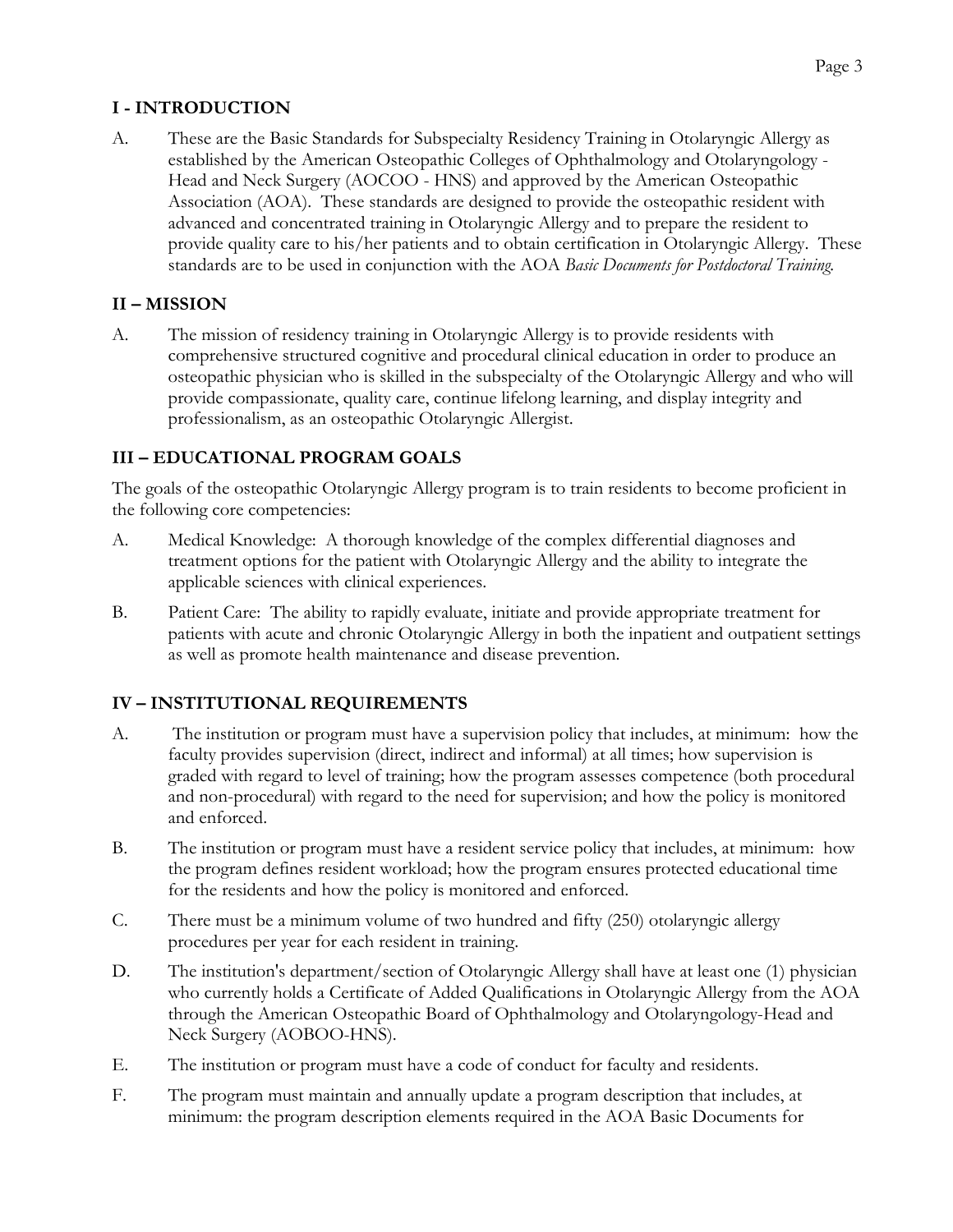Postdoctoral Training; goals and objectives of the training program; curricular and rotational structure; description of ambulatory continuity experience; program director responsibilities; and resident qualifications and responsibilities.

- G. The program must maintain a list of learning objectives to indicate learning expectations at yearly training levels and provide it to the residents annually.
- H. The program must maintain a written curriculum and provide it to the residents annually.
- I. The institution must provide a supervised ambulatory site for continuity of care training. Institutional clinics or Otolaryngic Allergist's offices may be used.
- J. The institution/program must maintain a file for each resident containing, at minimum:
	- 1. Ambulatory logs;
	- 2. Procedure logs;
	- 3. Monthly rotation evaluation forms;
	- 4. Quarterly program director evaluations;
	- 5. Semiannual ambulatory evaluations;
- K. The program must be represented each year at the annual AOCOO-HNS Program Directors Work Shop and annual College sponsored Faculty Development Course.
- L. The institution must bear all direct and indirect costs of AOA on-site reviews and their preparation.
- M. The institution must provide an otolaryngic allergy laboratory.

#### **V - PROGRAM REQUIREMENTS AND CONTENT**

A. Program Requirements

The training program in Otolaryngic Allergy may be completed utilizing one of the following options.

- a. One (1) year of uninterrupted studies with participation in a minimum of 250 documented cases.
- b. Two (2) years of interrupted studies and training in Otolaryngic Allergy with participation in a minimum of 500 documented cases including academic experience equivalent to at least (1) year of formal concentrated study.
- c. Three (3) years of interrupted studies and training in Otolaryngic Allergy with participation in a minimum of 750 documented cases including academic experience equivalent to at least one (1) year of formal concentrated study. The residency training program in Otolaryngic Allergy must be thirty-six (36) months in duration.

All newly approved residency training programs will be given a maximum of thirty six (36) months continuing approval following the first inspection which occurs twelve (12) months after the first resident begins the program.

- B. Transfers and Advanced Standing
	- 5.1 The program must receive documentation from previous program director confirming that the resident has achieved a specific level of training, and receive an endorsement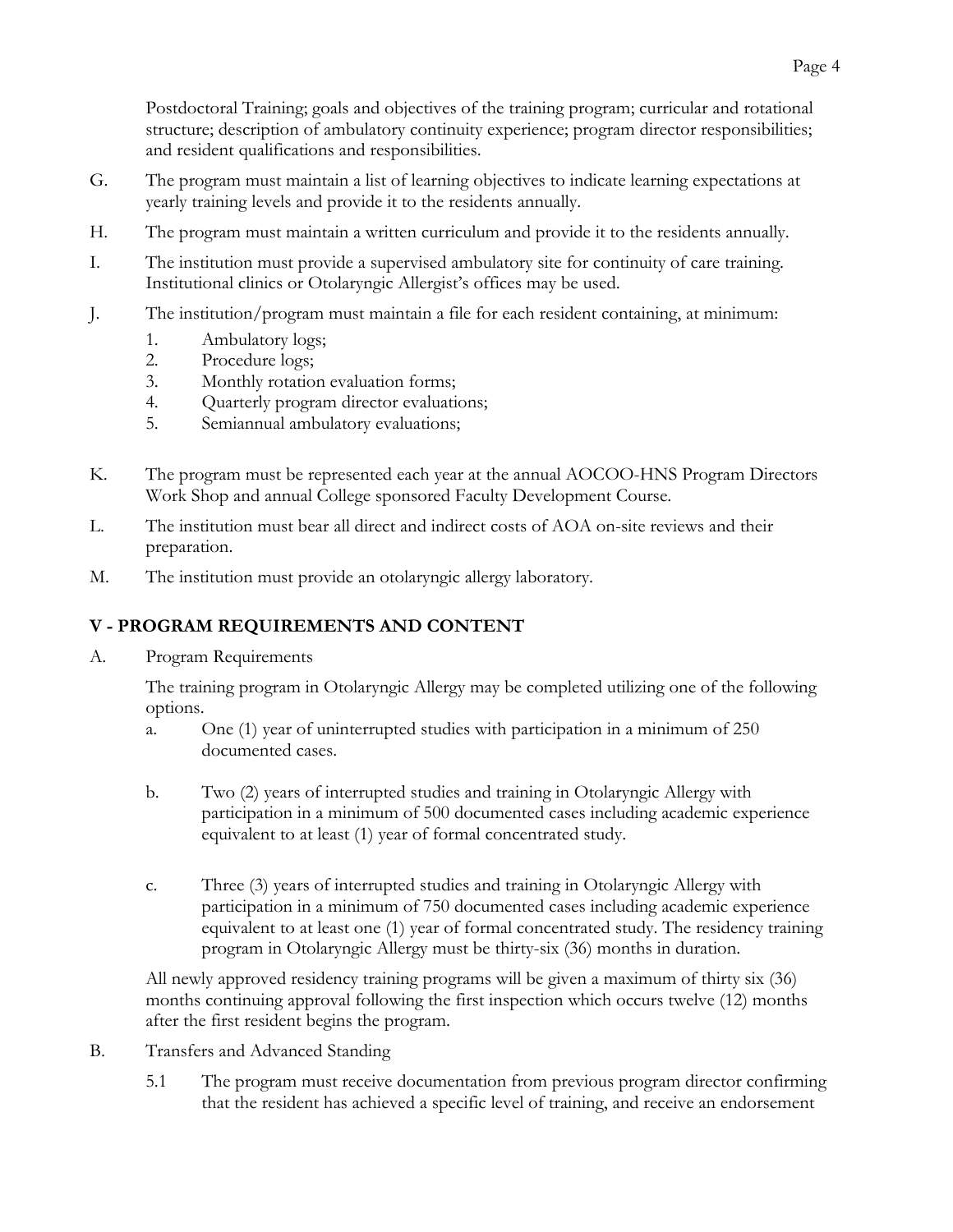from the new program director recommending advanced standing for a specific block of time.

- 5.2 The program is required to provide verification of residency education for residents who may leave the program prior to completion of their education.
- 5.3 Requests for advanced standing and time allotted for such requests will be considered on a case-by-case basis. The AOCOO-HNS Council of Medical Education will review all applications and make appropriate recommendations. Advanced standing credit is applicable only for training received at the institution immediately prior to the program to which the resident is requesting transfer.
- C. Program Content
- 5.1 Medical Knowledge
	- a. Residents must participate in structured Otolaryngic Allergy educational activities throughout their training program.
	- b. Each resident must attend a minimum of one hundred (100) credit hours of AOCOO-HNS sponsored/approved courses, thirty (30) of which must be from an otolaryngic allergy basic course (AAOA/AOCOO-HNS) and seventy (70) hours of advanced courses.
	- c. By the completion of the Otolaryngic Allergy residency program, each resident must
		- 1. Take an appropriate allergy history and assess the likelihood of allergy
		- 2. Understand basic pathophysiology of inhalant allergy
		- 3. Diagnose allergy using either skin endpoint titration or an in-vitro specific IgE testing
		- 4. Manage allergy symptoms using avoidance, pharmacology and immunotherapy
		- 5. Initiate, escalate, and adjust inhalant allergy immunotherapy.
		- 6. Understand safety precautions and management of emergencies.
		- 7. Understand pathophysiology of food allergy.
		- 8. Understand pathophysiology of chemical allergy.
		- 9. Understand nutritional needs of allergy patients.
		- 10. Recognize most common presentations of allergy.
		- 11. Formulate diagnostic plans.
		- 12. Interpret diagnostic allergy tests.
		- 13. Initiate appropriate therapy.
- 5.2 Patient Care
	- a. The resident must have training and experience in comprehensive histories and physicals, including structural examinations, with emphasis on the immunologic and related systems.
	- b. The resident must have training and experience in the Diagnosis, Pathophysiology, and Treatment of Inhalant Allergy, food and fungal hypersensitivity. Application of skin wheals, mix vials, and the making of five-fold serial dilutions, as well as how to interpret skin endpoints, perform dosage calculations, and plan treatment vials.
	- c. The resident must have training and experience in the pathophysiology Evaluation, and Treatment of Food Allergy and Chemical Sensitivity, Principles of Clinical Nutrition,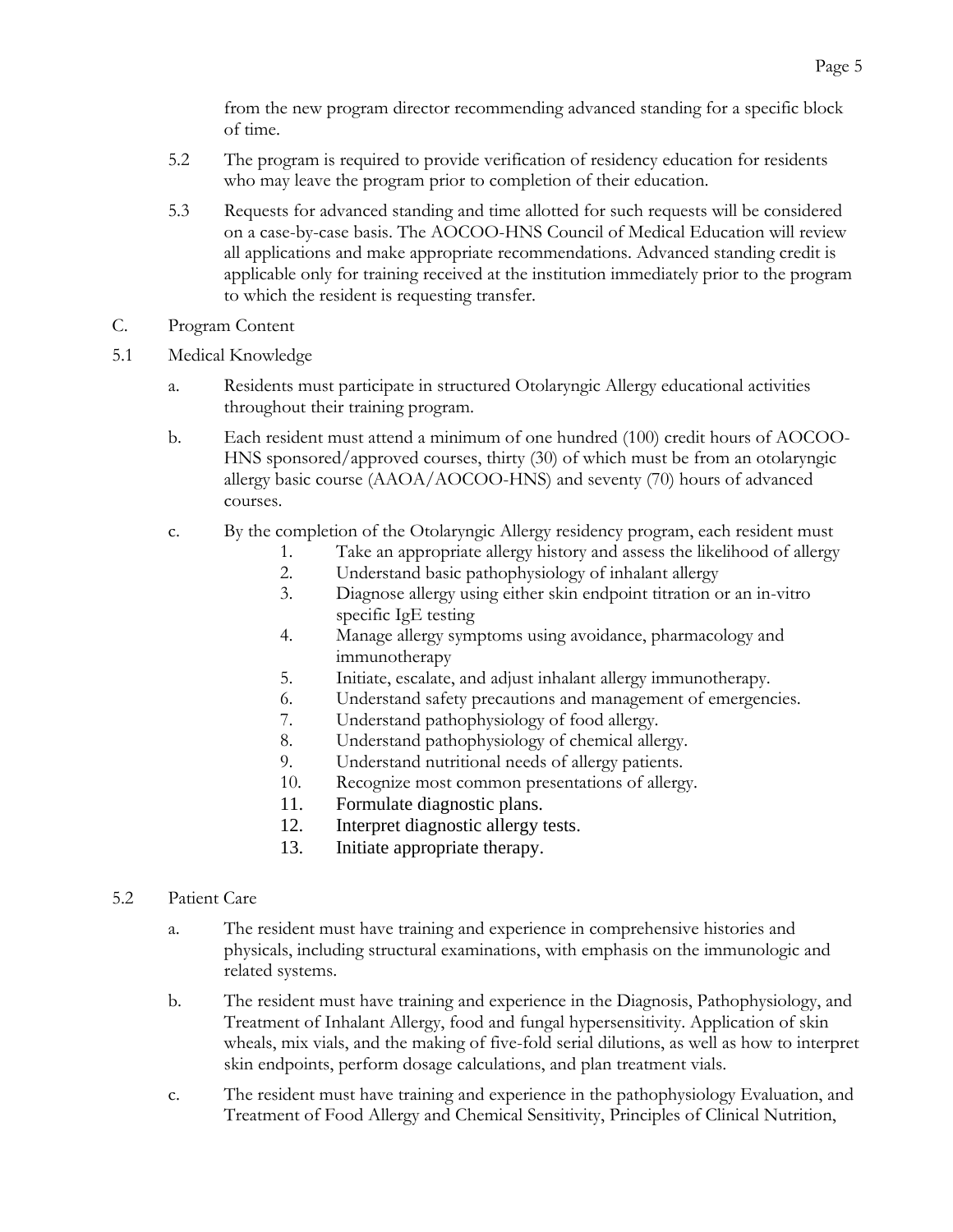Supplementary Allergy Treatment Techniques, such as the use of Histamine and Heparin, and Evaluation and Management of Difficult Clinical Problems such as Urticaria, Drug Allergy, Inner Ear Allergy, and Immunodeficiency.

- d. The resident must have training and experience with state-of-the-art advances and emerging technology that may be needed in future practice settings.
- D. Ambulatory Clinic
- 5.1 The resident's continuity clinic training must be under the supervision of an Otolaryngic Allergy specialist.
- 5.2 There must be participation between the supervisor and the resident including, at minimum, evidence that all cases are discussed.
- 5.3 The resident must be exposed to the medical diagnoses found in a general Otolaryngic Allergy practice.
- 5.4 The resident must be taught to apply the concepts of disease prevention and health maintenance.
- 5.5 Specific ambulatory clinic logs must be maintained and contain, at minimum: patient identification; diagnosis and the activity and/or procedures performed on each visit.
- 5.6 The resident must develop a continuity panel of patients in the ambulatory clinic.
- 5.7 An opportunity must exist for the resident to participate in the ongoing care of his/her clinic patients when they are hospitalized at the base hospital facility and through all phases of their care.

#### **VI – FACULTY AND ADMINISTRATION**

#### **A. Program Director**

- 6.1 The program director must be certified in Otolaryngic Allergy by the AOA through the American Osteopathic Boards of Ophthalmology and Otolaryngology-Head and Neck Surgery.
- 6.2 The program director must have a minimum of three (3) years of clinical experience in Otolaryngic Allergy following certification by the AOA or request special consideration by the AOCOO-HNS Council of Medical Education;
- 6.3 The program director must be an active member of the AOCOO-HNS.
- 6.4 The program director's authority in directing the residency training program must be defined in the program documents of the institution.
- 6.5 The program director must comply with procedures and requests of the Council on Medical Education.
- 6.6 The program director must have compensated dedicated time to administer the training program.
- 6.7 The program director must complete an annual report for each resident and review it with the resident. Final reports must be submitted within 30 days of training completion. Delinquent annual reports will not be reviewed until a delinquency fee is paid as determined by the AOCOO-HNS administrative policies.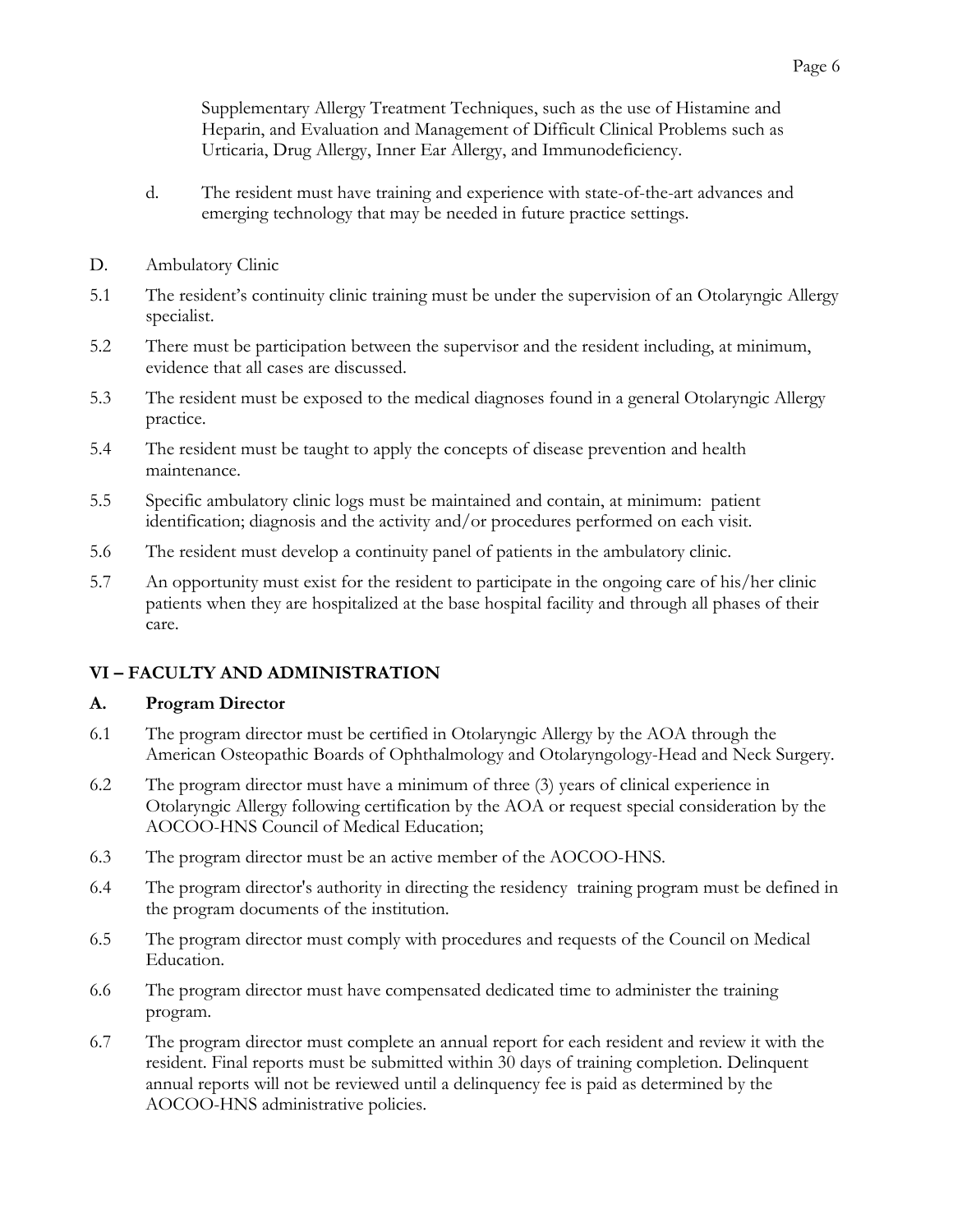- 6.8 The program director must attend the annual AOCOO-HNS Program Director Workshop, at a minimum of once every other year, held during the ACA. In the intervening years, the program director will assign a designee who is actively involved in the training program, to attend.
- 6.9 The program director will attend the annual AOCOO-HNS sponsored Faculty Development Course as follows; the program director must attend one (1) out of three (3) programs, and assign other faculty involved in the training program to attend one (1) out of five (5) annual faculty development programs.
- 6.10 The program director must notify the AOCOO HNS of the resident's entry into the training program and the names of all residents in the program by submitting a resident list annually on a form furnished by AOCOO - HNS..
- 6.11 The program director must maintain an e-mail address and provide it to the AOCOO HNS.

#### **B. Faculty**

Faculty must make available sufficient non-clinical time to provide instruction to residents.

#### **VII – RESIDENT REQUIREMENTS**

- 7.1 The resident must have satisfactorily completed an AOA approved residency in otolaryngology.
- 7.2 The resident must be members of the AOCOO-HNS.
- 7.3 The residents must submit an annual resident report to the AOCOO-HNS within thirty (30) days of completion of each training year. The annual report consists of: the resident segregated totals (Logs), the program directors report, the professional paper, and verification of required courses. Delinquent annual reports will not be reviewed until a delinquency fee is paid as determined by the AOCOO-HNS 's administrative policies.
- 7.4 The resident must attend a minimum of 70 percent of all meetings as directed by the program director.
- 7.5 The resident must maintain certification in advanced cardiac life support throughout the residency.
- 7.6 The resident must attend the AOCOO-HNS Annual Clinical Assembly or another AOCOO-HNS continuing education program once during the training program.
- 7.7 The resident must maintain a current e-mail address and provide it to the AOCOO HNS upon entering the program.

#### **VIII – EVALUATION**

8.1 The faculty and residents must evaluate the program and curriculum annually to ensure that it is consistent with the current goals of the program and further address, at minimum: pass rates on the AOBOO- HNS certification examination; resident retention rates in the program; percent of graduates completing the program using one of the required plans; placement of graduates and professional accomplishments of graduates.